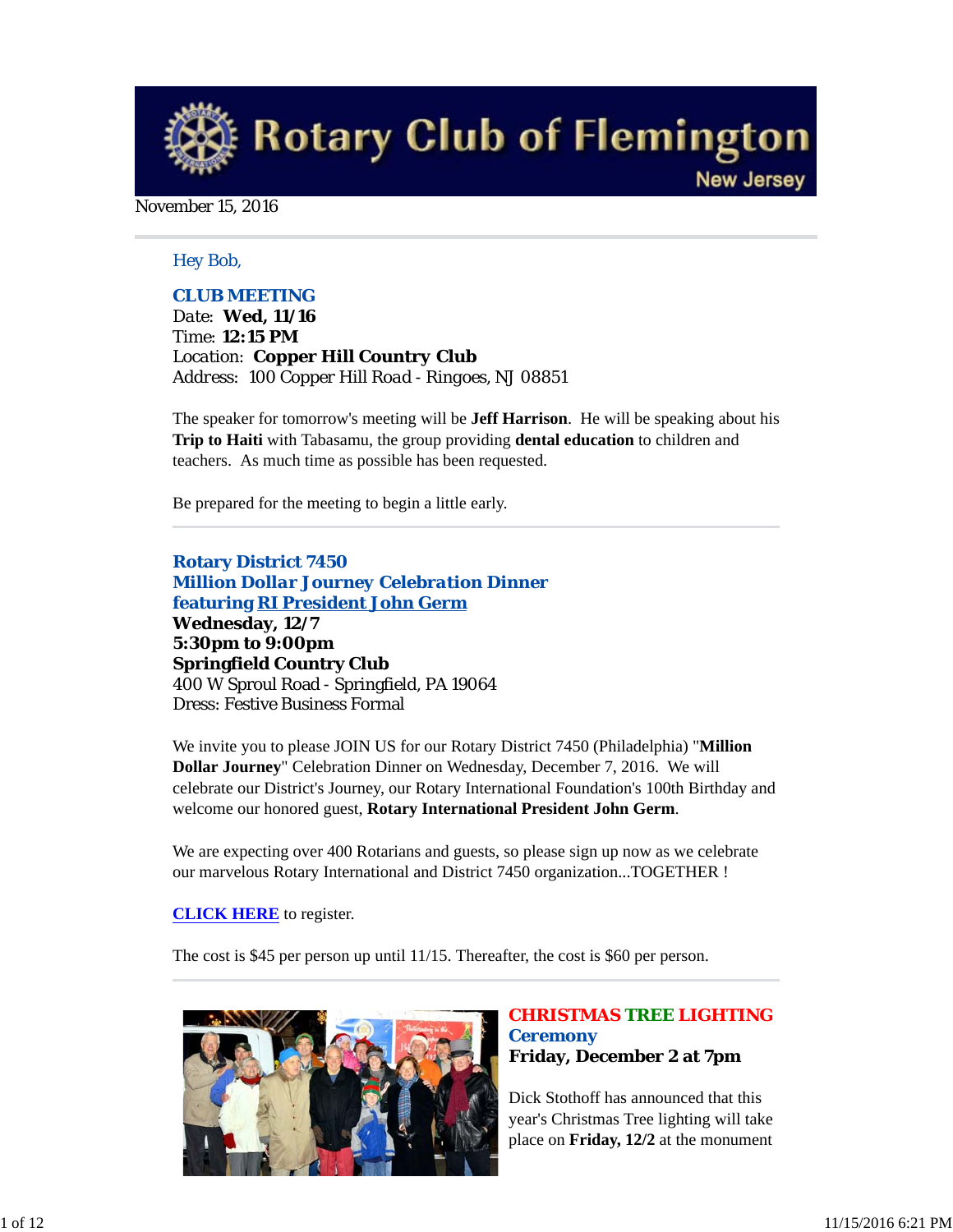

on Main Street Flemington near the Presbyterian Church. Rotarians that will be helping Santa Claus to handout candy canes and oranges to the

attending children are asked to meet at 6:40pm behind the Deat's Building in Flemington OR at the Christmas Tree on Main Street at **7pm**.

Santa Claus will be arriving at the Christmas Tree between 7 to 7:15pm, which is preceded by the formal Tree Lighting Ceremony and Christmas Carols that is organized by Flemington Cub Scout Pack 61.

Once the Tree Lighting Ceremony is over, **everyone is invited to the annual After-Party at Dick & Priscilla Stothoff's home**! If you have never attended, please come and bring the family and kids!!!

Please note that the Main Street Flemington Annual "**Hunterdon Holiday Parade**" will be held on Sunday, 12/4.

A Little History of the Main Street Flemington Tree Lighting Ceremony:

The Christmas Tree Lighting ceremony is Flemington Rotary's oldest service project, which began in **December 1923**. This was just after the club first formed on October 3, 1923.

Back in the 1920's, it was very difficult for children to get some candy and fresh fruit to eat. These days, we can readily purchase these items at our local Supermarket, etc. So it was a VERY BIG deal for the children in attendance to get their huge Candy Cane and Fresh Orange. Flemington Rotary has been annually helping with this project ever since!



Sponsoring the Christmas Tree Lighting and bringing Santa with his treats for all the children of Flemington-**Since 1923** 



*Flemington Rotary's Annual* **HOLIDAY COCKTAIL PARTY Thursday, December 1** Time: 6:00 PM to 8:00 PM **Al Fresco's** 100 Reaville Avenue - Flemington, NJ

The Rotary Club of Flemington would like to warmly invite you and your spouse / guest to our **Holiday Cocktail Party**! The party will be held at **Al Fresco's** located in The Shoppes at Flemington.

The evening will include appetizers and adult drinks. Note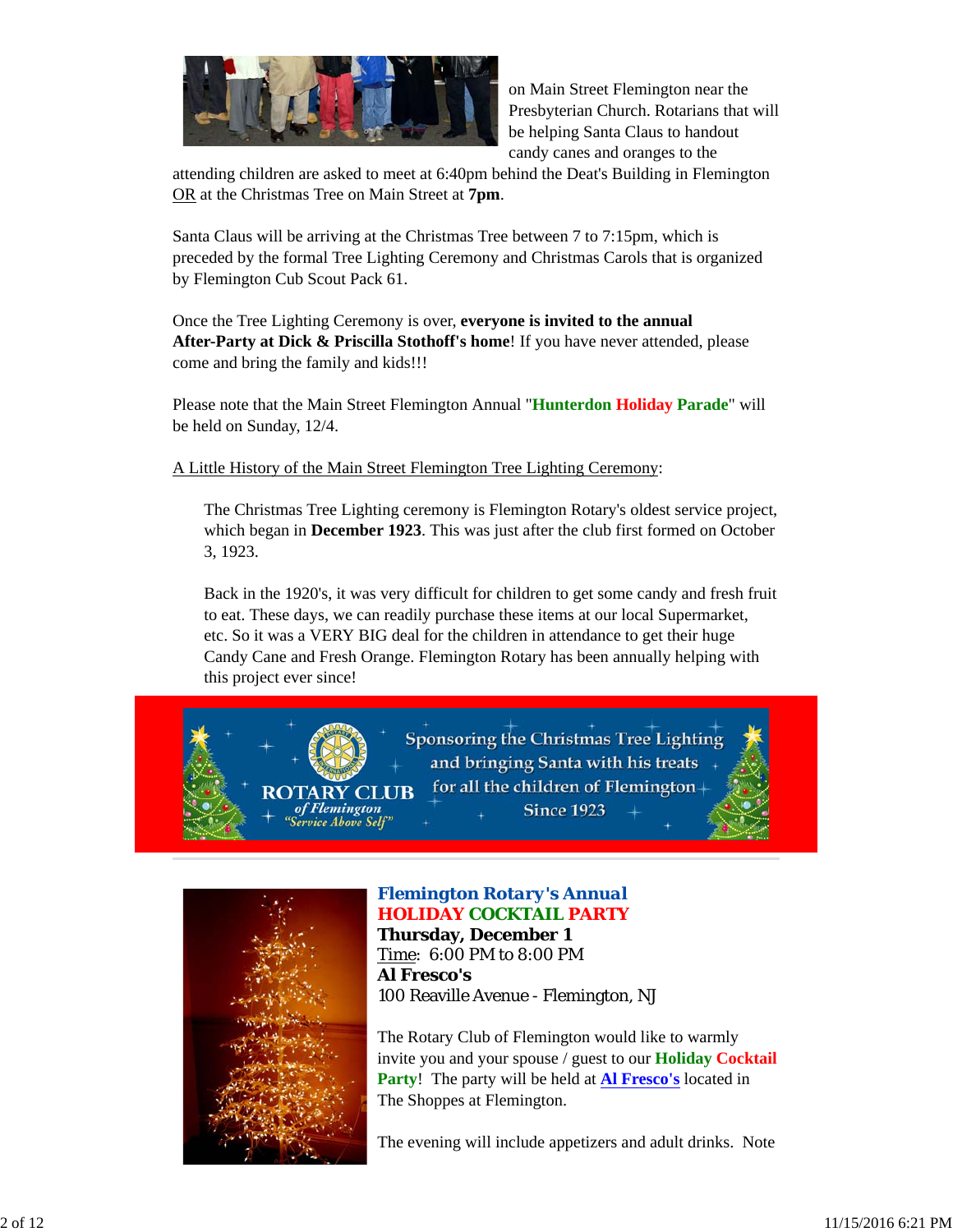

that this is a Cocktail Party with "tapas" style appetizers to

enjoy. This is not a sit down dinner.

Appetizers will include antipasto with arugula, grilled vegetables, roasted veggies, fried calamari, garlic shrimp with roasted tomato  $&$  spinach, crunchy fried shrimp, veal turnovers, chicken giambotta, rigatoni bolognese, and farfalle Al Fresco.

Rotarians attending are asked to bring a wrapped **Secret Santa gift** valued around \$12.

Cost to Attend:

- Weekly paying members will pay \$15 for their meal. No cost for their spouses.
- Quarterly paying members and their spouses attend free of charge.
- No cost for spouses of deceased Rotarians.
- Friends of Rotary & additional guests will pay \$30 per person.

Kindly **RSVP** no later than **Monday, 11/28**. You should have received an invitation from Evite. Please reply to the Evite invitation. Please indicate the total number of guests when you RSVP.

For additional information or questions, please contact Karen Widico at kwidico@hunterdonprevention.com



# *Please Bring an Unwrapped Gift to the Holiday Party for a Local Family in Need!!!* **Flemington Rotary's SAC Holiday Gifts**

At the Rotary Holiday Party on Thurs, 12/1 (or at a prior club meeting), Rotarians are asked to **voluntarily** bring an

unwrapped gift (but a gift bag is appreciated!) to **supplement the Service Action Committee's (SAC) Holiday shopping**. Rotarians have always provided great support for this.

The types of items typically requested are:

\*Infant / Toddler learning toys. \*Family Fun Games (Monopoly, Scrabble, Catch Phrase, etc.). \*Gloves, scarves, socks as stocking stuffers. \*Craft kits. \*Lego kits. \*Gift Cards: WalMart, i-Tunes, Kohl's, Burlington Coat Factory, Five Below.

### *PHOTOS from the District Governor Official Visit* **From Wed, November 2, 2016**

officially inducted Allan Vera as a new member.

On Wednesday, November 2, 2016, Rotary 7510 District Governor, Charles "Charlie" Minton made his official visit to the Flemington Rotary Club. During his visit, he

Below are four (4) photos that were taken during Charlie's visit, including Allan's official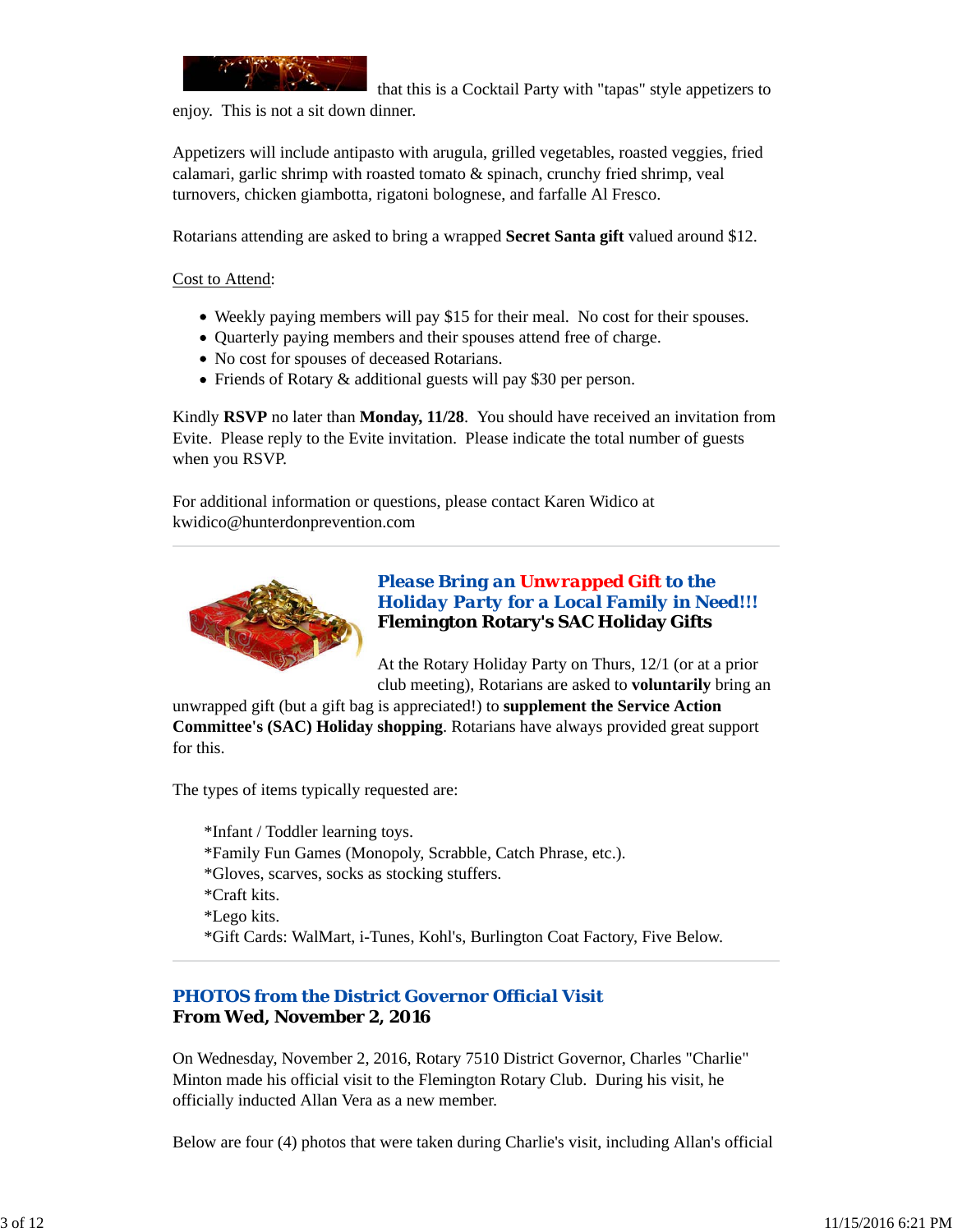induction. Click on each photo to to view a larger image of the photo.





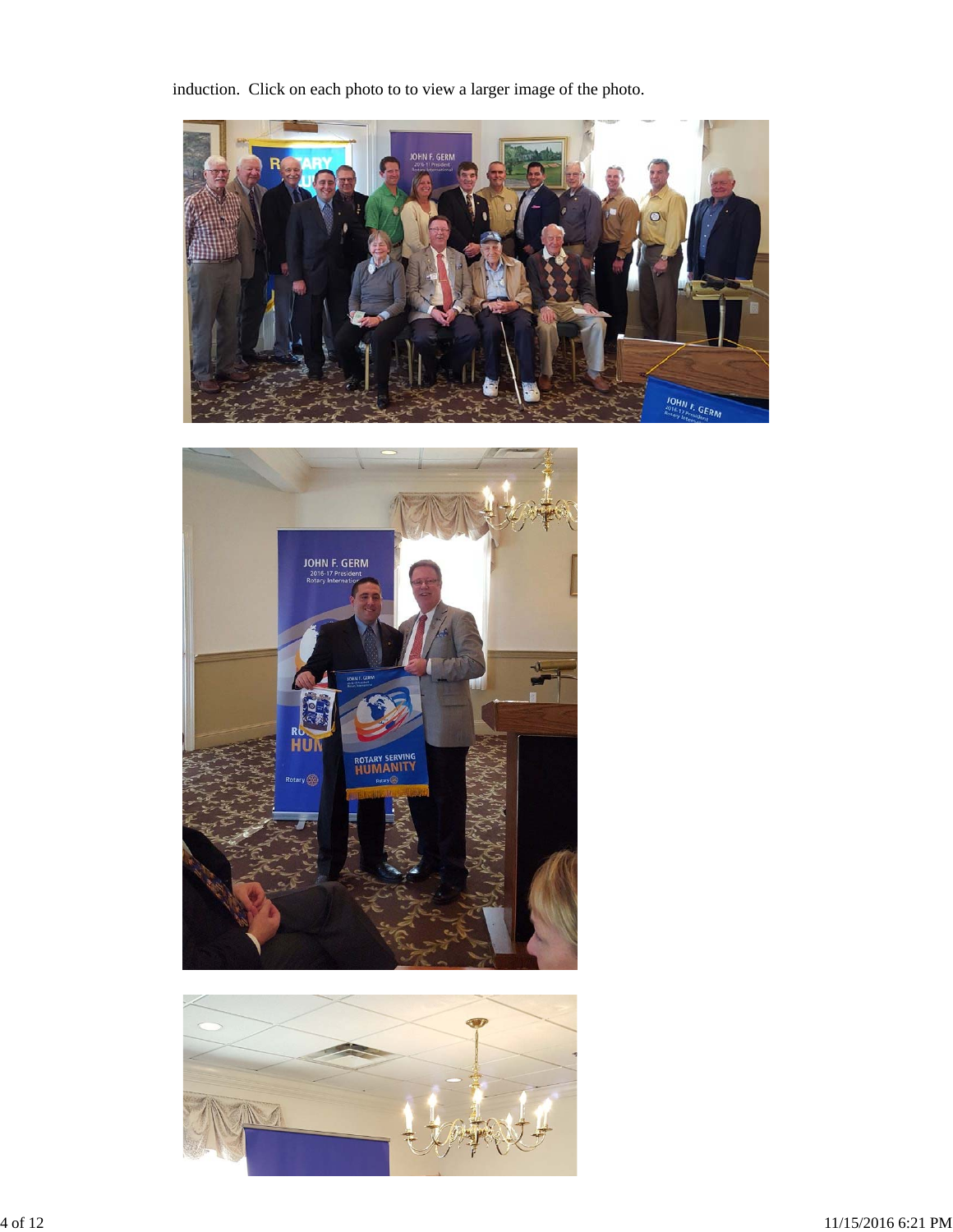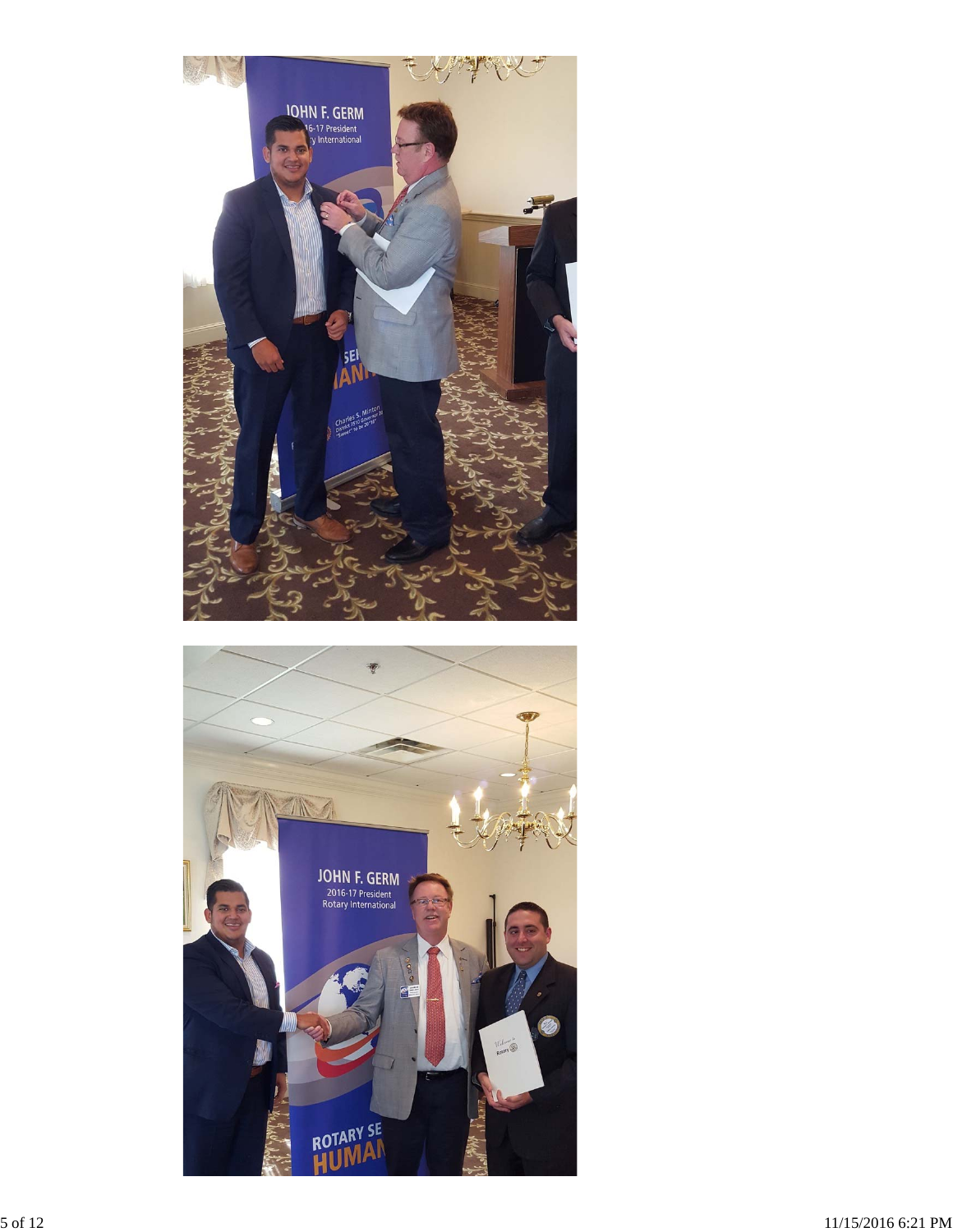



*PHOTO ALBUM from the 42nd Annual PANCAKE DAY plus COSTUME CONTEST and Halloween High School* **Held, Saturday, 10/29/2016**

**Click Here** or on the photo to the left to view the Photo Album from the recent **42nd Annual Pancake Day**.

A very special thanks to the Rev. Dr. Herb Bohler for taking the photos and generating

the album for everyone to enjoy.

Please note that we are "**Beta Testing**" a new format to share the photos with you. Herb setup the photo album using Google Photos. If you have any problems opening or viewing the photos, please let us know. Hopefully everything "looks good"!



# **42nd Annual PANCAKE DAY plus COSTUME CONTEST**  *and Halloween High School* Date: **Held Sat, October 29, 2016** Time: **7am** to **12noon** Hunterdon Central Regional H.S. 29 Junction Road - Flemington, NJ

A very special thanks to **Lynn Hyman** for running this year's Pancake Day event!

Lynn asks that members please turn in their ticket monies as soon you are able. She is also working on a full event follow-up report to share with everyone in the near future. Thanks to everyone that bought or sold tickets to support the event!



Thanks to the **Hunterdon Healthcare System** for being our **Primary Event Sponsor** of the 42 Annual Pancake Day!!!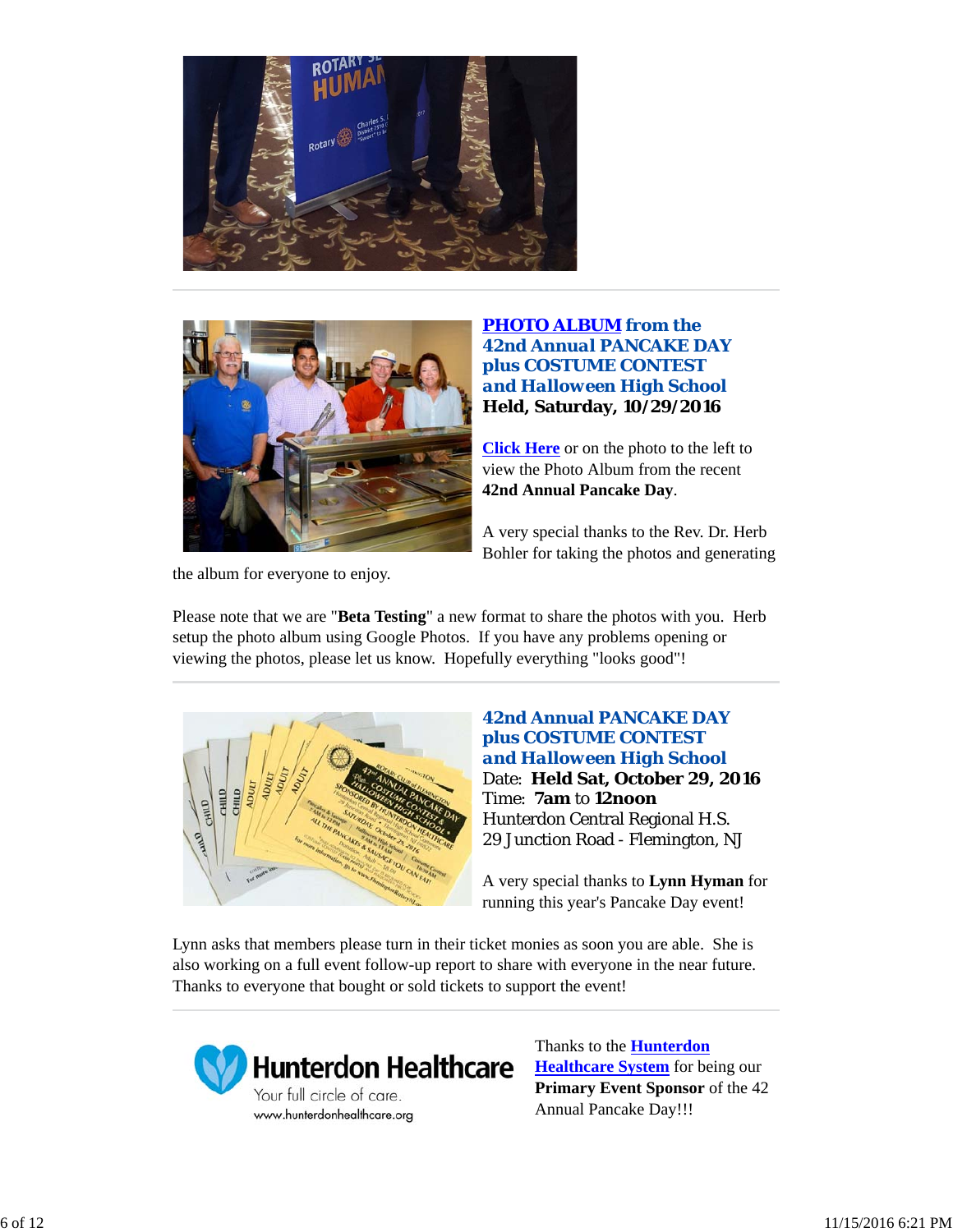

# *The Flemington Rotary MEMBER DIRECTORY Is Updated on the Website*

A PDF copy of the Club Directory kept on the club website, located on the password protected "**Members Only**" page. To access this, simply goto **www.FlemingtonRotaryNJ.org** and click on "Members

Only" in the upper left. The page is password protected. If you do not have the password, simply email us and request it.

If you see any updates that need to be made (a change of address, email, phone number, something is not listed correctly, etc.), please email Sandy Clark and request any changes to be made. **Click Here** to generate an email to Sandy.

# *SPEAKERS & PROGRAMS BEING SOUGHT*



Mick Schaible is looking for some ideas for upcoming meeting programs and speakers. If you have any leads, please pass them onto Mick, who will follow-up to schedule the speaker.

**Click here** to generate an email directly to Mick.



As you know, the Rotary Club of Flemington is a member of the H.C. Chamber of Commerce. This enables all Rotarians the ability to attend a Chamber function as a "member". If someone asks you what your business is, you would explain that you are a member representing the Rotary Club of Flemington. **Click Here** to visit the Chamber website for a listing of upcoming events.



*Jersey Talk Radio - Internet Radio "THE ROTARY HOUR"* **Tuesdays** from **5pm to 6pm**

PDG Megan Jones-Holt is the host of "The Rotary Hour" on the "Jersey Talk Radio" internet radio station. She is always looking for guests to have on the show. If you are intersted, please get in touch with Megan at (908)894-4590 or **mjonesholt@gmail.com**.

**Click Here** to listen to the Internet Radio station from your PC, smart phone, mobile device, etc.

# *ROTARY DISTRICT 7510 NEWS*

**Click Here** to read the current news from our Rotary District 7510.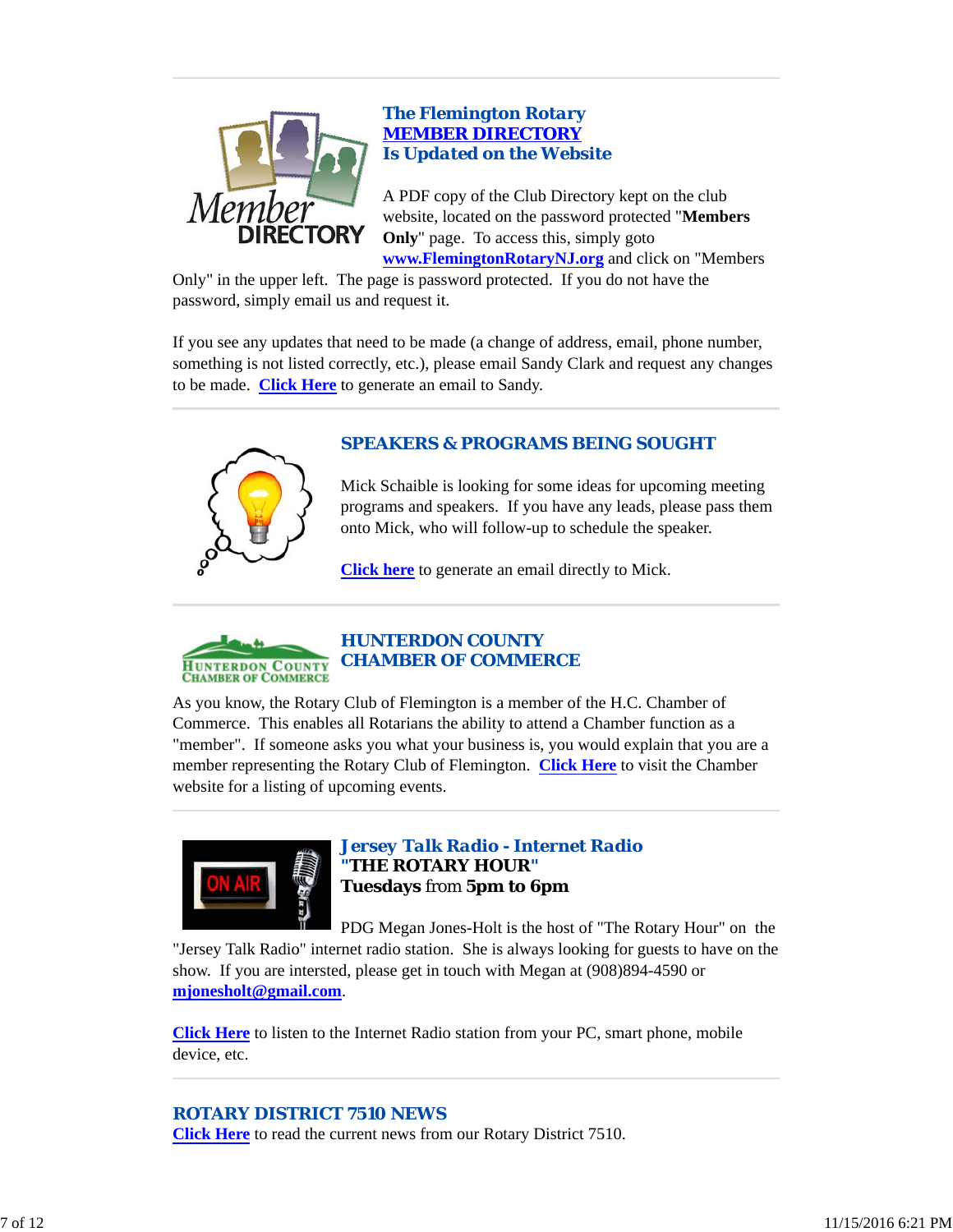# *UPCOMING DATES TO NOTE:*

Wed,  $11/16$ : Jeff Harrison regarding his Trip to Haiti with Tabasamu, the group providing dental education to children and teachers. As much time as possible has been requested. Wed,  $11/23$ : Open (Day before Thanksgiving) Wed, 11/30: **No Meeting this day**.

#### Thurs, 12/01: **Flemington Rotary Holiday Cocktail Party**

Wed, 12/07: Bob Newland - Foster Home in Africa (screen & projector required for presentation) Wed, 12/14: Club Assembly Wed, 12/21: **Madrigal Girls Chorus** from H.C.R.H.S. for festive singing Wed, 12/28: **No Meeting this day**.

**Next RCOF Board Meeting**: To Be Announced. (Held bi-monthly). **Next Membership Meeting**: Wed, 12/14/2016 at 1:30 PM (Usually the 2<sup>nd</sup> Wed).

**Upcoming RCOF Club Events, Fundraisers, Fellowship Events, Etc**.: Fri, 12/2: Main Street Flemington Christmas Tree Lighting

#### **Rotary District 7510 Events & Functions:**

Mon, 11/14: Eat, Drink & Share at 6:00pm (The Pines Manor, Route 27 & Talmadge Road - Edison, NJ) 3/2/17: President-Elect Training Seminar (PETS 1) 3/23 to 3/25/17: President-Elect Training Seminar (PETS 2) 5/5 to 5/7/17: District Conference at the Shawnee Inn 6/10 to 6/14/17: Rotary International Convention in Atlanta, Georgia

### *COMMITTEE LIST:*

**Click Here** to download the listing of all current Club Committee's and its members.

#### *"MEMBERS ONLY" WEBSITE:*

#### **Click Here for the Members Only section of the website to find:**

- 1) The "Membership Proposal Form" to propose a new member.
- 2) New Member Information.
- 3) An Online Copy of the Club Membership Directory.
- 4) A Link to All Photos Albums of the Club.

#### *ROTARY WEBSITE LINKS:*

Rotary International: **www.Rotary.org** Rotary District 7510: **www.RotaryNJ.org**

#### *NEARBY ROTARY CLUB MEETINGS:*

As A Rotarian, you are Welcome to attend a Rotary Club meeting anywhere in the world. Click here for the Rotary Club Locator App. Or see below for some local meetings: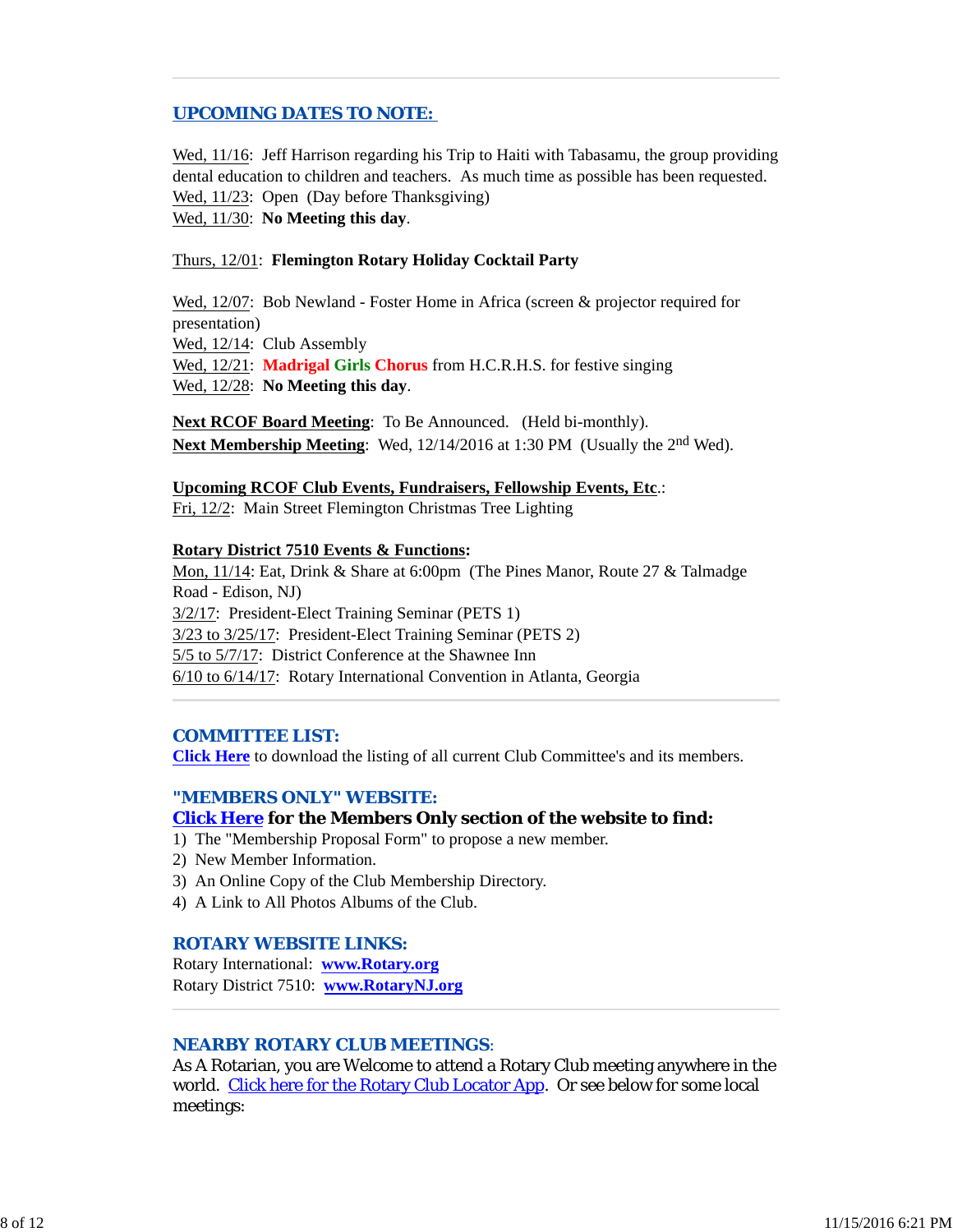### Mondays

**Lambertville/New Hope** (6:30 pm) - Lambertville Station Restaurant; 11 Bridge Street, Lambertville NJ 08530

**Piscataway** (12:15 pm) - Radisson Hotel; 21 Kingsbridge Road, Piscataway, NJ 08854

### Tuesdays

**Whitehouse** (12:15 pm) - Max's 22; 456 Route 22 West, Whitehouse Station, NJ 08889 **Princeton** (12:15 pm) - The Nassau Club; 6 Mercer Street, Princeton, NJ 08540 **Bridgewater-Bound Brook** (12:15 pm) - Arbor Glenn; 100 Monroe St, Bridgewater 08807

### **Wednesdays**

**Branchburg Township** (7:30 am): Stoney Brook Grille; 1285 Route 28, North Branch, NJ 08876

**Flemington** (12:15pm): Copper Hill Country Club; 100 Copper Hill Road, Ringoes, NJ 08851

**Hillsborough Township** (6:15 pm): Pheasant's Landing; 311 Amwell Road (Rt. 514), Hillsborough, NJ 08844

### Thursdays

**Clinton Sunrise** (7:30 am): Clinton Fire Department; New Street, Clinton, NJ 08809 **Somerville/Bridgewater** (12:15 pm): Bridgewater Manor; 1251 US Highway 202/206, Bridgewater, NJ 08807

**Trenton** (12:15 pm): Freddie's Tavern; 12 Railroad Avenue, West Trenton, NJ 08628

### Fridays

**North Hunterdon** (12:15 pm): Beaver Brook County Club; 25 County Club Drive, Annandale, NJ 08801

**Princeton Corridor** (12:15pm): Hyatt Regency; 102 Carnegie Center, Rt. 1 North, Princeton, NJ 08540

eClub

**Rotary eClub of Hunterdon Horizon**: View website for meetings or online makeups.

RI President's Call for Action in **2016-2017**: **"Rotary Serving Humanity" Rotary Club of Flemington - Our 93rd Year**

Founded October 3, 1923 \* Charter #1529 \* District 7510

| Club President      | <b>Daniel James "D.J." Wright</b>               |
|---------------------|-------------------------------------------------|
| President-Elect     | <b>Kim Metz</b>                                 |
| Secretary           | <b>Karen Widico</b>                             |
| Treasurer, General  | <b>Bob Newland</b>                              |
| Treasurer, Lunch    | Lynn Hyman                                      |
| <b>Board Member</b> | <b>Mick Schaible</b> (immediate Past-President) |
| <b>Board Member</b> | <b>Sandy Clark</b>                              |
| <b>Board Member</b> | <b>Joe Ziegler</b>                              |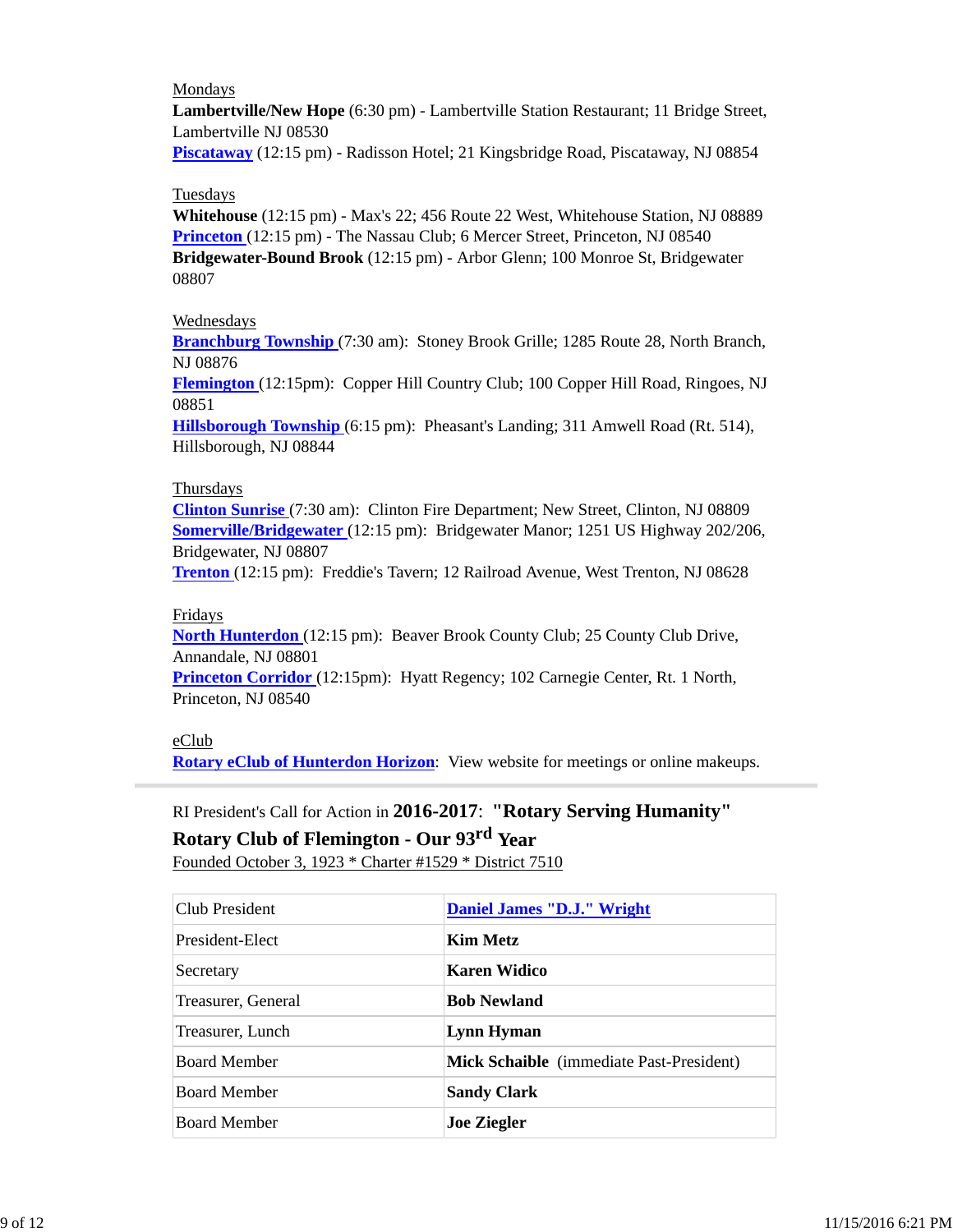| Sergeant-at-Arms                              | <b>Ken Skowronek</b>                              |  |  |
|-----------------------------------------------|---------------------------------------------------|--|--|
| R.I. President                                | <b>John F. Germ</b> (Chattanooga, Tennessee, USA) |  |  |
| District Governor (DG)                        | <b>Charles Minton</b> (Union, NJ)                 |  |  |
| District Governor Elect (DGE)                 | <b>Bob Zeglarski</b> (Roselle-Rosselle Park)      |  |  |
| District Governor Nomimee (DGN)               | <b>John Shockley</b> (Hillsborough)               |  |  |
| <b>Assistant District Governor (ADG)</b>      | <b>Albert Varga</b> (Lambertville-New Hope)       |  |  |
| $\alpha$ ii i 1445 $\alpha$ ithi $\alpha$ and |                                                   |  |  |

Club Meetings: **Wednesday, 12:15 pm, Copper Hill Country Club** 100 Copper Hill Road, Ringoes 08551



**MISSION STATEMENT:** The mission of Rotary International is to assist and guide Rotarians and Rotary clubs to accomplish the Object of Rotary to ensure Rotary's continuing relevance and to help build a better world, emphasizing service activities by individuals and groups that enhance the quality of life and human dignity, encouraging high ethical standards, and creating greater understanding among all people to advance the search for peace in the world.

**THE OBJECT OF ROTARY:** The object of Rotary is to encourage and foster the ideal of service as a basis of worthy enterprise and, in particular, to encourage and foster:

**1st**: The development of acquaintance as an opportunity for service;

**2nd**: High ethical standards in business and professions, the recognition of the worthiness of all useful occupations, and the dignifying of each Rotarian's occupation as an opportunity to serve society;

**3rd**: The application of the ideal of service in each Rotarian's personal, business and community life;

**4th**: The advancement of international understanding, goodwill, and peace through a world fellowship of business and professional persons united in the ideal of service.

**THE 4-WAY TEST:** "Of the things we think, say or do:

**1st**: Is it the Truth?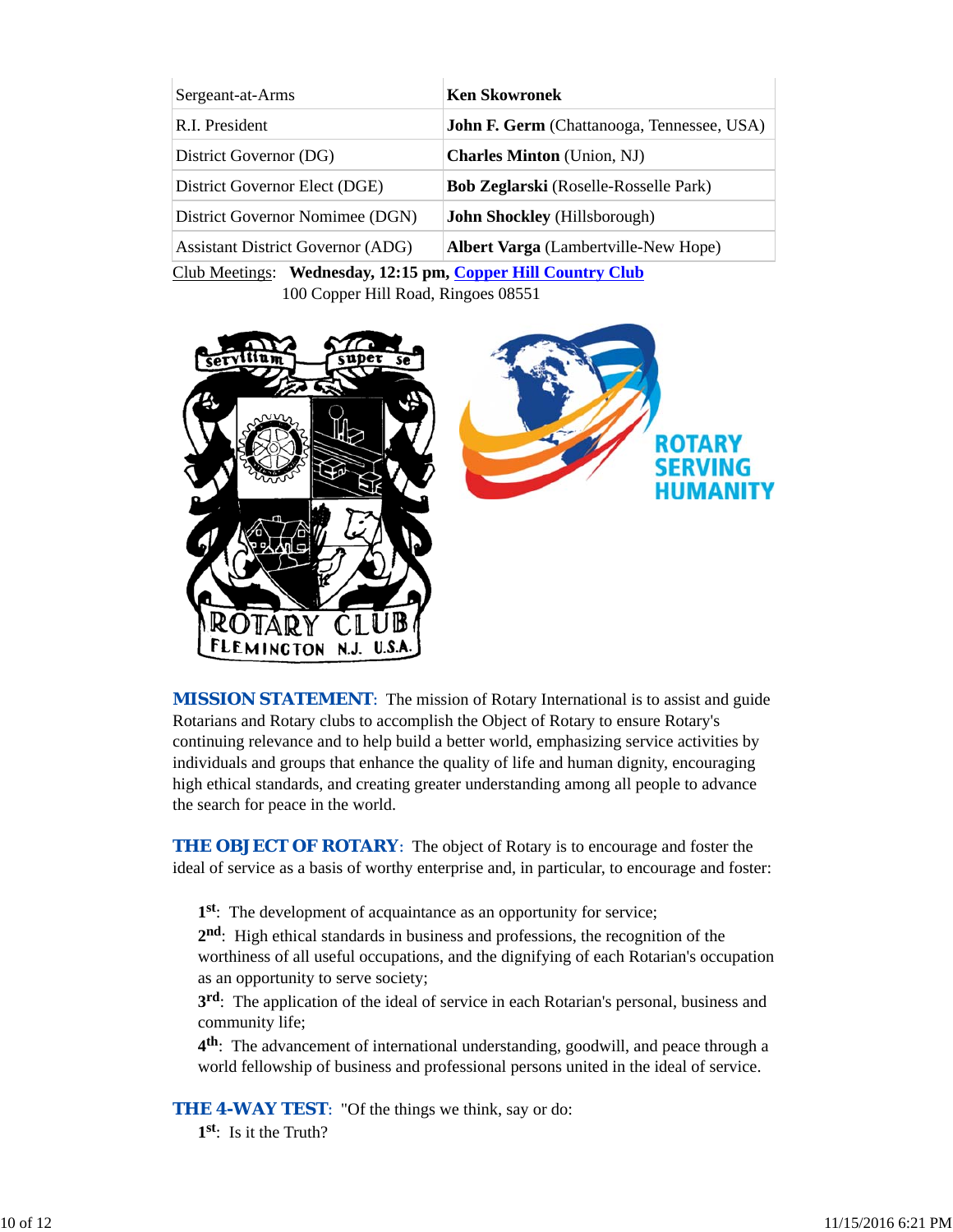- 2<sup>nd</sup>: Is it Fair to all concerned?
- **3rd**: Will it build goodwill and better friendships?
- **4th**: Will it be beneficial to all concerned?"

### *ROTARY's AVENUE'S OF SERVICE*:

**1)** Through **Club Service**, we have fun, build lasting friendships, and make sure that our club runs well.

**2)** Through **Vocational Service**, we volunteer our professional skills to serve others and promote integrity in everything we do.

**3)** Through **Community Service**, we address local needs and work with our community to bring lasting improvements.

**4)** Through **International Service**, we meet humanitarian needs around the globe and promote world understanding and peace.

**5)** Through **Youth Service**, we work with young people to help them become the next generation of leaders, visionaries, and peacemakers.

### **2016-2017 CLUB MEMBER ROSTER Rotary Club of Flemington, NJ**

Current Number of Members: 42

| <b>Rotarian</b>                   | <b>Member Since</b> | <b>Classification</b>                    |
|-----------------------------------|---------------------|------------------------------------------|
| Black, Bruce B.                   | 2007                | <b>Health and Fitness</b>                |
| Bohler, Herbert C. (Herb)         | 1977                | <b>Specialty Advertising</b>             |
| <b>Boynton, Adam</b>              | 2016                | <b>Church / Social Services</b>          |
| Chittenden, Robert L. (Bob)       | 2003                | M.E.F.P. Consulting Engineering          |
| Clark, Arthur L. (Sandy)          | 1987                | Printing                                 |
| Davidson, James G. (Jim)          | 2002                | <b>Rubber Products</b>                   |
| del Campo, Ann                    | 2016                | <b>Scientist &amp; Farmer</b>            |
| Ferrari, Frederick J. (Fred)      | 1964                | Orthodontia                              |
| Fisher, Charles H. (Charlie)      | 1961                | <b>Funeral Services</b>                  |
| Fisher, Thomas H. (Tom)           | 2012                | <b>Property &amp; Casualty Insurance</b> |
| Harrison, Jeffrey (Jeff)          | 1996                | Psychotherapy                            |
| <b>Goldsmith, Cheryl</b>          | 2016                | <b>Realtor</b>                           |
| <b>Goodwin, Michael S.</b>        | 2016                | <b>Youth Development</b>                 |
| Hyman, Lynn                       | 2010                | Retail Banking                           |
| Kamnitsis, Christopher P. (Chris) | 2001                | <b>Financial Planning</b>                |
| <b>Kritharis, Nikolaos (Nik)</b>  | 2016                | <b>Dentistry</b>                         |
| Liebross, Ira                     | 1997                | <b>Family Medicine</b>                   |
| Loew, Darren                      | 2002                | <b>Orthodontics</b>                      |
| Martin, Teresa (Terry)            | 1993                | Solid Waste/Recycling                    |
| Mazujian, Harry                   | 2004                | Clergy                                   |
| McWilliams, Nancy                 | 1992                | Psychotherapy                            |
| Metz, Kim                         | 2007                | <b>Technical Education</b>               |
| Muller, George D.                 | 1964                | <b>Cut Glass Manufacturing</b>           |
| Nastasi, William (Bill)           | 1996                | <b>General Contracting</b>               |
| Newland, Robert D. (Bob)          | 1998                | Insurance                                |